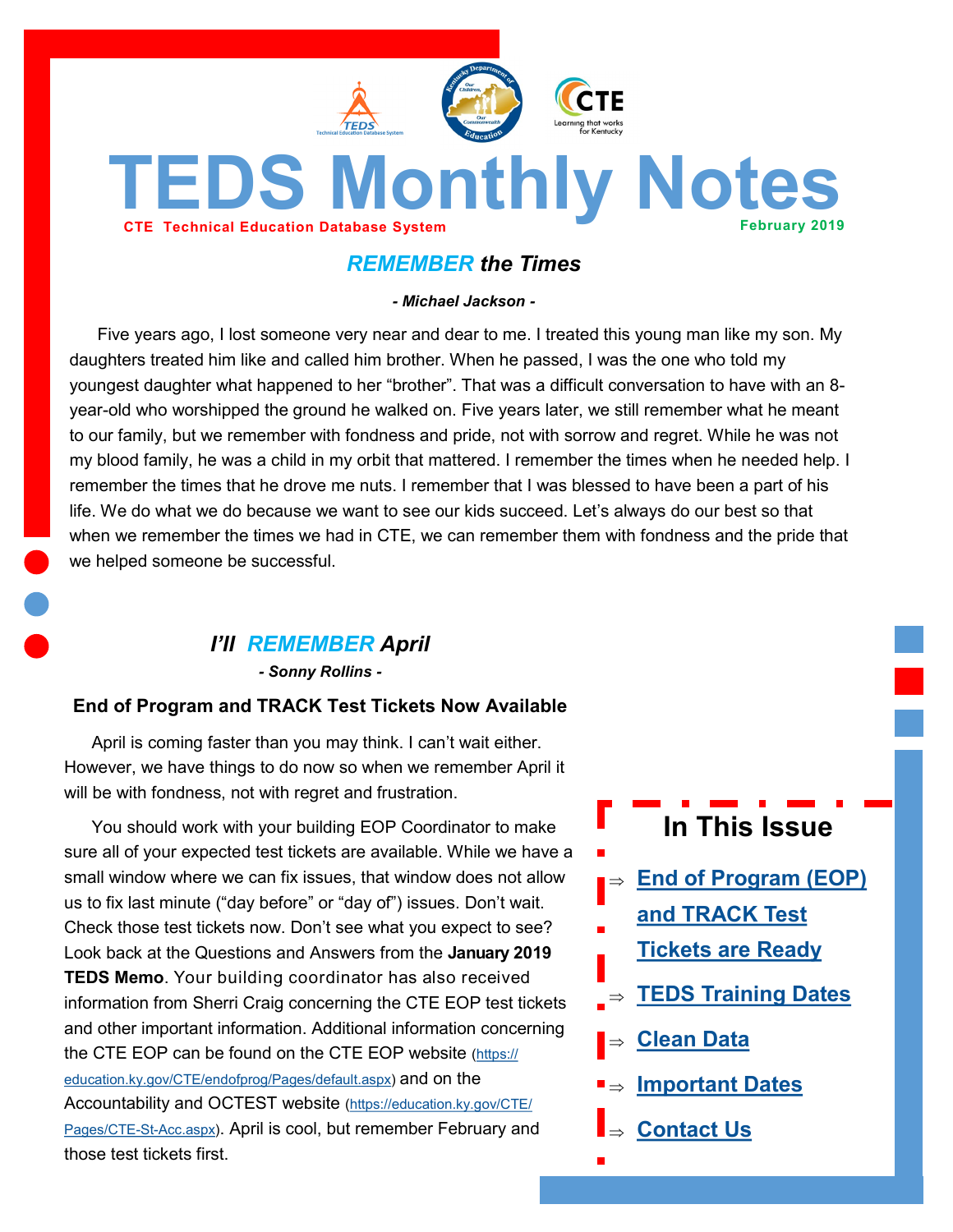## *Do You REMEMBER*

*- Paul Hardcastle -*

#### **Spring TEDS Training Sessions Scheduled**

<span id="page-1-0"></span>It's time to get second semester and third trimester data in TEDS. You should already be working with your CTE teachers to ensure you are putting all the industry certification data in when the students take the test. You shouldn't wait until the last moment. Do you remember how to enter industry certifications? What about changing federal indicators? What do you mean, "What is a federal indicator?" Sigh…

It's time for training. Dates are listed below. They will also be posted on the **TEDS Website** [\(https://](https://education.ky.gov/CTE/teds/Pages/default.aspx) [education.ky.gov/CTE/teds/Pages/default.aspx\)](https://education.ky.gov/CTE/teds/Pages/default.aspx) and on the **KDE Professional Learning Bulletin Board** [\(https://](https://applications.education.ky.gov/PLBB/Home/PLBBHome) [applications.education.ky.gov/PLBB/Home/PLBBHome\)](https://applications.education.ky.gov/PLBB/Home/PLBBHome). **Spaces are limited**. Remember. No excuses. No data hostages. Your students are counting on you to remember and get it right.

#### **TEDS SPRING TRAINING DATES**

**Tuesday, February 26, 2019** (Franklin Co CTC)

**Wednesday, March 13, 2019** (Franklin Co CTC)

**Tuesday, April 10, 2019** (Franklin Co CTC)

Registration link for training is on the TEDS website [\(https://education.ky.gov/CTE/teds/Pages/default.aspx\)](https://education.ky.gov/CTE/teds/Pages/default.aspx)

## *REMEMBER The Good*

*- Mickey Newbury -*

#### **Clean Data is Happy Data**

Remember the good ol' days when you knew where everything was before you ever needed it? Then life came in and threw off your groove. Things stopped being where you left them and sometimes downright disappeared. Things can be that way again. You just have to remember the good. The rest is just noise. The good includes the clean data that lets you prove that your kids are as good as you think they are. Here are five ways to remember the good.

- When students are enrolled in pathways, the correct credit hours must be posted. Then, they must be updated when anything about the student record changes. This includes if the student drops class, fails class or transfers out.
- Whether a student is active or inactive in a pathway should be properly noted in TEDS.
- If a student transfers, drops out or graduates from their home school, it should be properly noted in TEDS.
- When a student earns an industry certification for their chosen pathway, it should be properly noted in TEDS the same school year it is earned.
- When a student meets the definition of preparatory, that should be properly noted in IC and imported into TEDS when it happens. Do the same if that status changes back to exploring.

Do you need help remembering how to keep it clean? Review and follow all instructions on the **TEDS Step-by-Step** website. [\(https://education.ky.gov/CTE/teds/Pages/TEDSStepbyStep.aspx\).](https://education.ky.gov/CTE/teds/Pages/TEDSStepbyStep.aspx)